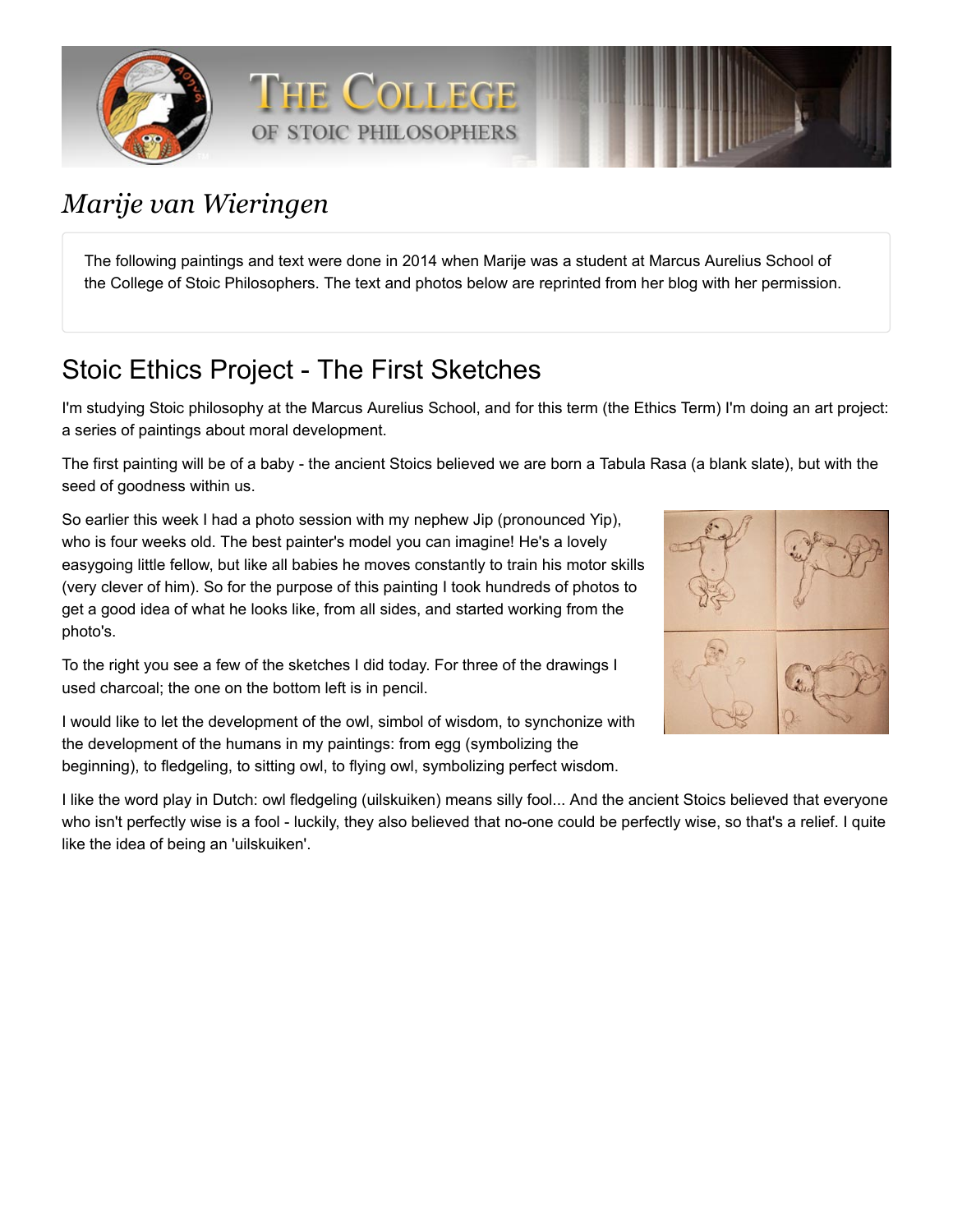

## Becoming

As part of my studies at the Marcus Aurelius School for Stoic Philosophy, I made a series of three paintings about human moral development, starting with a baby (Tabula Rasa or blank sheet), then a man (Prokopton or Stoic student), and the third one is Sophos, the sage. This last one is something that most Stoics hold to be an unattainable ideal of perfection, but worth striving for anyway.



# Stoic Target Practice

**I have just finished the second in a series of three paintings on the subject of moral development, entitled: Prokoptón (a prokoptón is someone who makes progress). It's about how to become a better person - and how hard it is.**

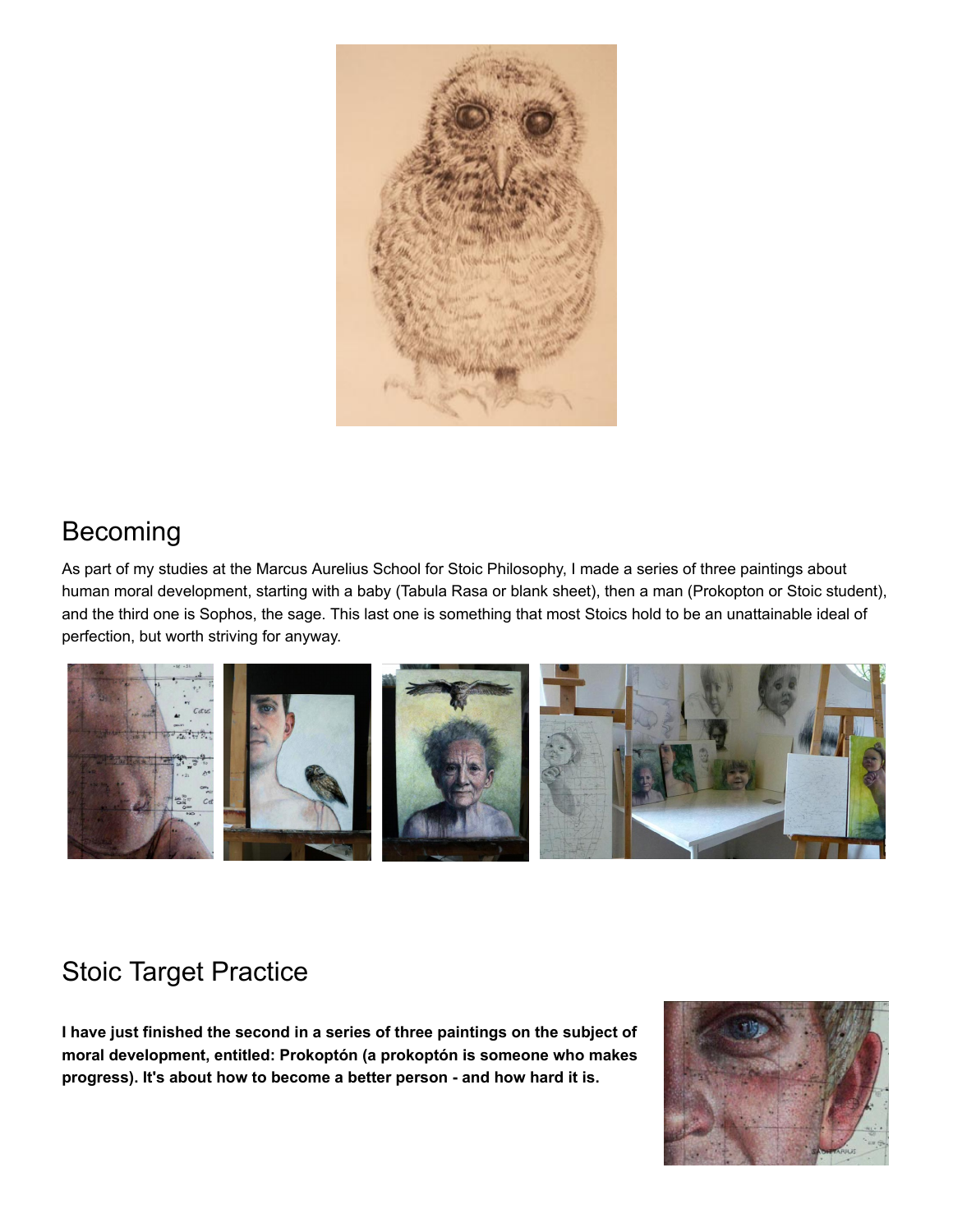*The starmap serving as the background for the painting contains the Saggitarius constellation (the name can be found by the man's left ear). Saggitarius means archer.*

You can bend over backwards trying to be good, but still, the outcome of your actions is something that is not in your power, no matter how wonderful a person you are being. That's why I refer to the Stoic symbol of the archer in this painting. Of course, an archer's ideal is to hit the bull's eye. However, even for an archer of olympic standard there are many things not in his power that can put a spanner in the works. There might be a sudden gust of wind, the arrow might be imbalanced, or the archer might get a sudden stitch in his side or muscle spasm.

The Stoic archer's goal, then, is not to hit the target; it is to shoot well: you can't do more than your best.

*The owl of wisdom is sitting on the man's shoulder, ready to whisper some good advice into his ear, but its talons are digging into his flesh, drawing blood.*



Our psyche is something that most of us find hard to manage. You only have to look at the statistics to know that this is so: large numbers of people are in serious psychological trouble, or will be at some point in their life. Living hurts. What Stoics wish for people, is for them to realize that they can learn not to give in to those fears and desires that are harmful to themselves or others.

Pain, fear, and desire are like alarm bells that go off in our brain, alerting us to danger and opportunities. What Stoics want to learn is to keep a little distance, a little wiggle room between thought and action. We want to teach ourselves to recognize false alarms. So hopefully, we won't start running blindly when the next siren goes off.

That learning process can be pretty painful, which is the reason for the injuries caused by the owl's talons...

Knowing that we only have to be concerned with what is in our power; knowing we can learn to choose not to give in to fears and desires: it's a relief, because what this

knowledge brings is our surest chance of happiness: a happiness that does not depend on anything in the outside world. It's hard work, of course. But so worth it for the times when we succeed!

### The Blank Sheet



Baby horses can stand right after birth, baby turtles crawl out of the egg right into the sea, but when we humans are born, we start with nothing. It's amazing really, how much of our humanity is missing at the beginning. As babies we not only lack the co-ordination needed to fend for ourselves; we have no knowledge of the world to make sense of it, to make fun of it or to reason with it (or rage against it). Least of all do we know how to reciprocate in a relationship, how to

behave in polite company, how to curb our impulses for the good of others: in other words, of morality.

Ancient Stoics had a good term for this: they said that we are born 'a blank sheet' (or Tabula Rasa). We know nothing about how to be a good human being, although we carry the 'seed of goodness' in us, waiting to come to fruition. The sheet still has to be written on.

My model for the Tabula Rasa was my little cousin Jip, four weeks old. A baby so new that everything about him was still unfocused: his eyes, his movements... a human being at the very beginning of life.

As a background I have chosen a map of (part of) the universe. This is a modern astronomical map, we are modern Stoics after all. The Stoic idea, now corroborated by science, that we are part of the universe, that our atoms are as old as the universe and will continue to exist within the universe after we die, is symbolized by the lines and numbers of the map going right through Jip's body: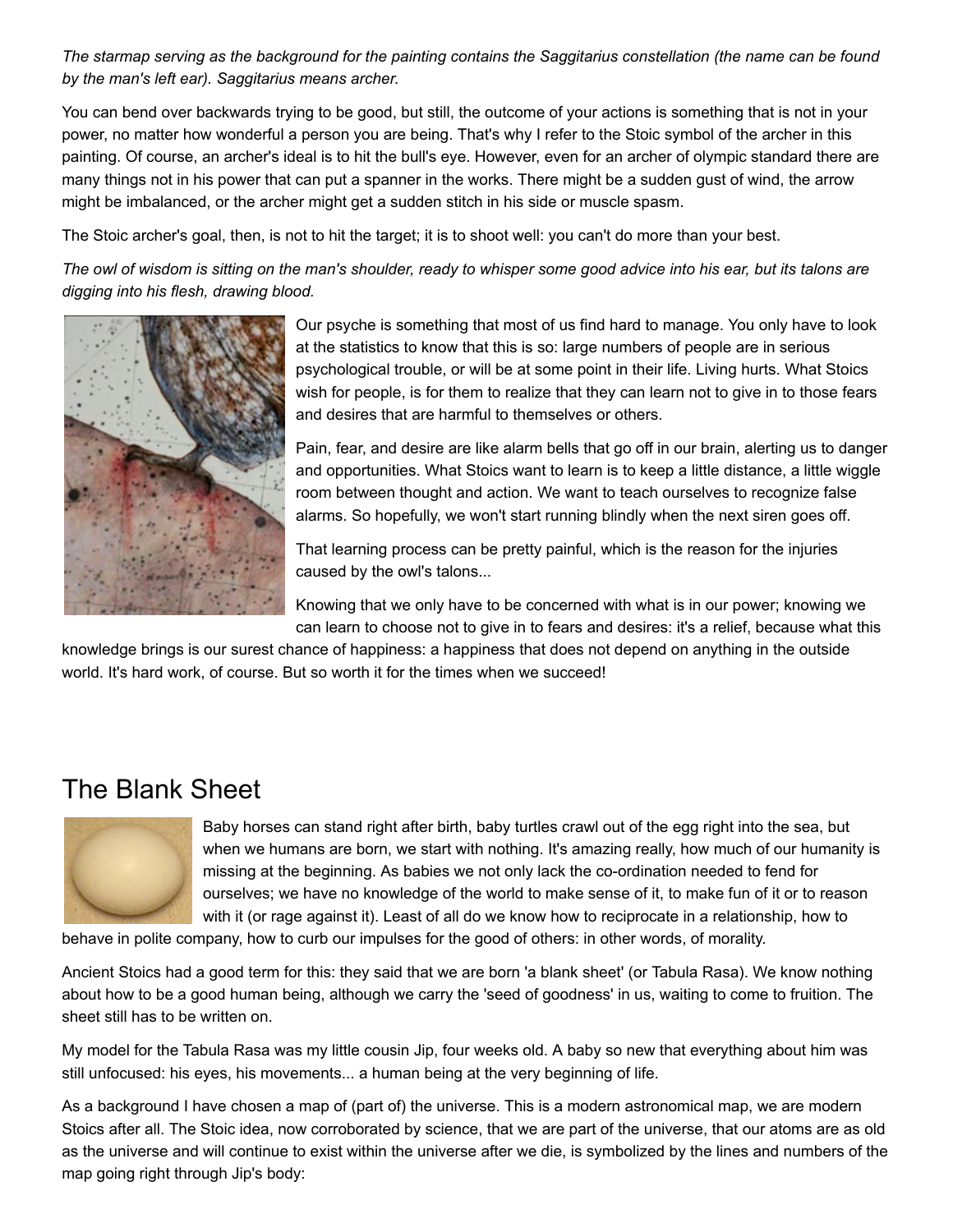He is literally part of the astronomical chart, and it is part of him.

A cross-section of an egg is part of the map; this symbolizes two things. First, exemplifies the seed of goodness, from which, with the right care, the owl of wisdom will grow. Wisdom, being the mother of all cardinal virtues, stands for morality in my painting. Secondly, the egg symbolizes the egg of the phoenix, the Stoic symbol of the universe and renewal of life.

### How To Be Good

Being a group animal is something we Stoics want to excel at. Put two Stoics together in a pub and after a while the chairs may well be flying, but this is one of the things we all agree about:

### *our only happiness lies in our own good behaviour.*

If this sounds weird to you, think about it: there are things that you can change, and things you cannot. Of the things you can change, which choice would make you feel best about yourself: a selfish one, or a morally upstanding one? Hiding in a cupboard and secretly eating a whole bag of sweets, or sharing the bag with your friends?

The selfish choice might seem tempting, but most of us would feel quilty afterwards (not to mention sick). And believe me, guilt is incompatible with happiness. Whereas the moral choice, however tough, will make us feel good about ourselves. Any psychologist will tell you that that's basically a very good thing.

I call the feeling I have when I get it right and do the moral thing 'Stoic smugness'. I don't get to feel that smugness often enough, but I do know I want more of it.

#### *So what makes a good person? And how do I become one?*

Over the next few weeks, I'll be examining these questions for 'The Ethics Project' which I'm doing for my Stoic philosophy course.

#### **So please stay tuned - updates and full explanations following soon!**

*Below you see a detail of the first painting. I just started with the colour; as you can see it's still very blotchy and uneven, and the eyes are a bit funny (still waiting for their layer of paint, after that the squint will be gone).*



Jip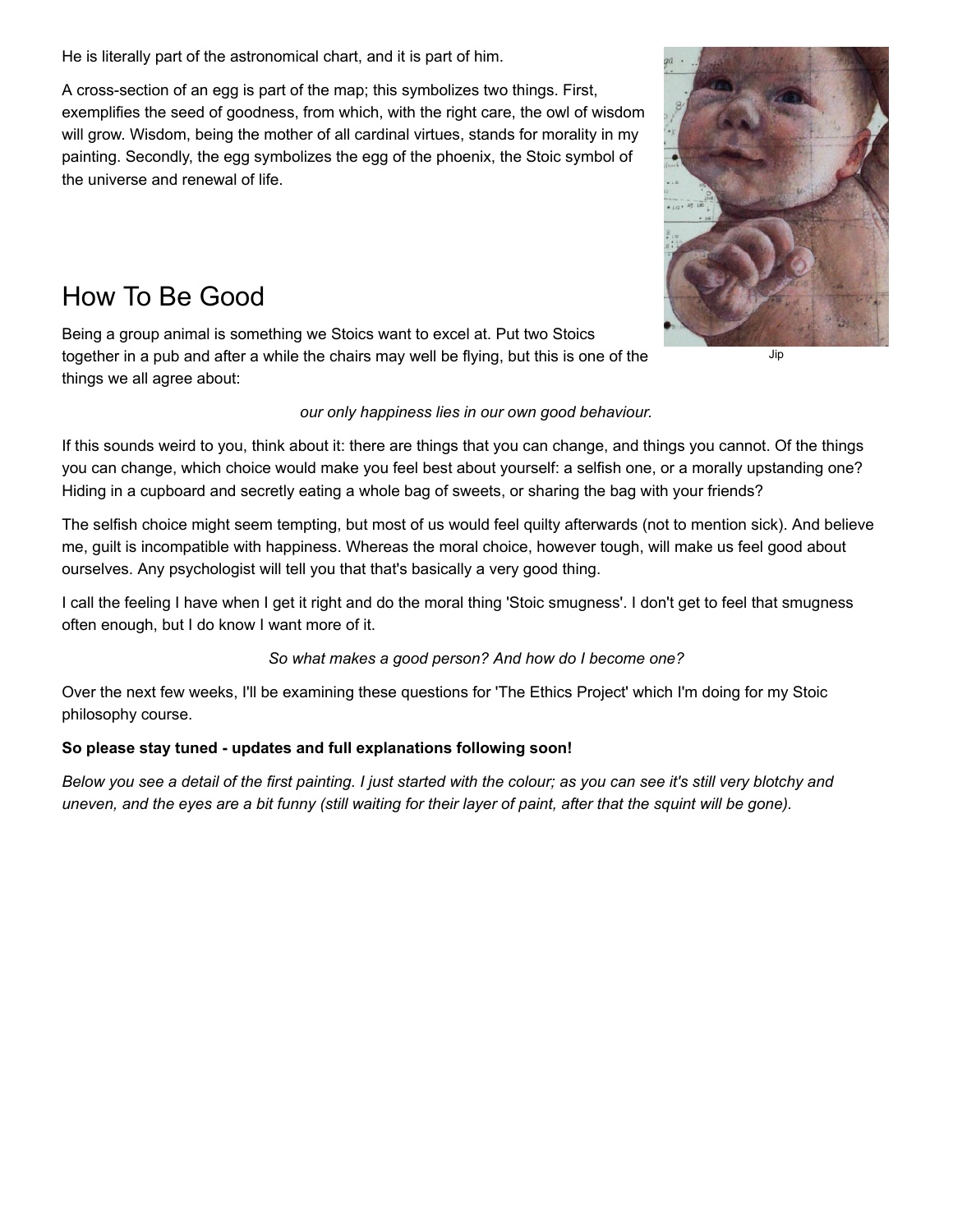

# Ekpyrosis

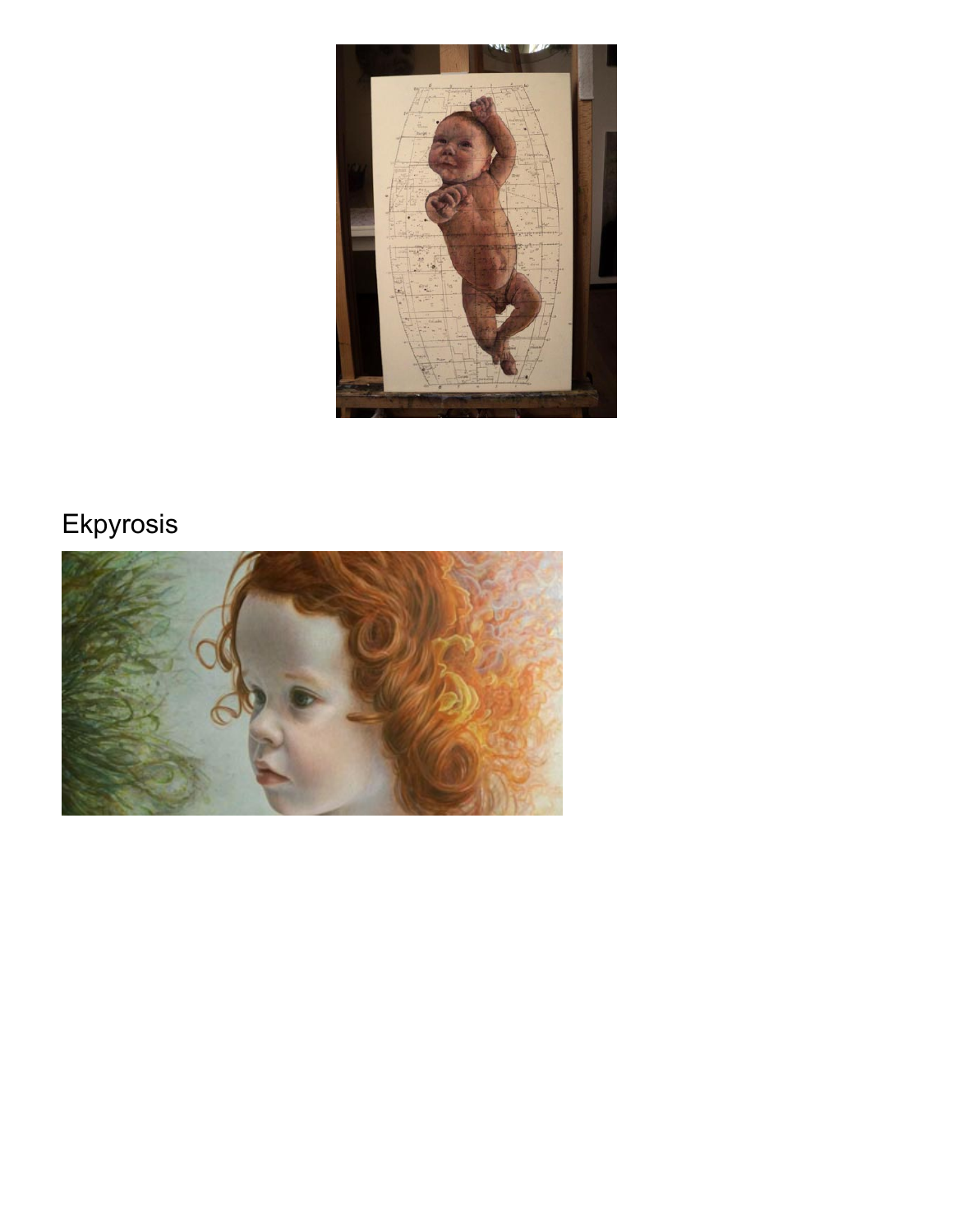

# Cohesion

"Cohesion", oil on canvas, 2019, 160 x100 cm. Shortlisted in The Netherlands for painting of the year 2019.